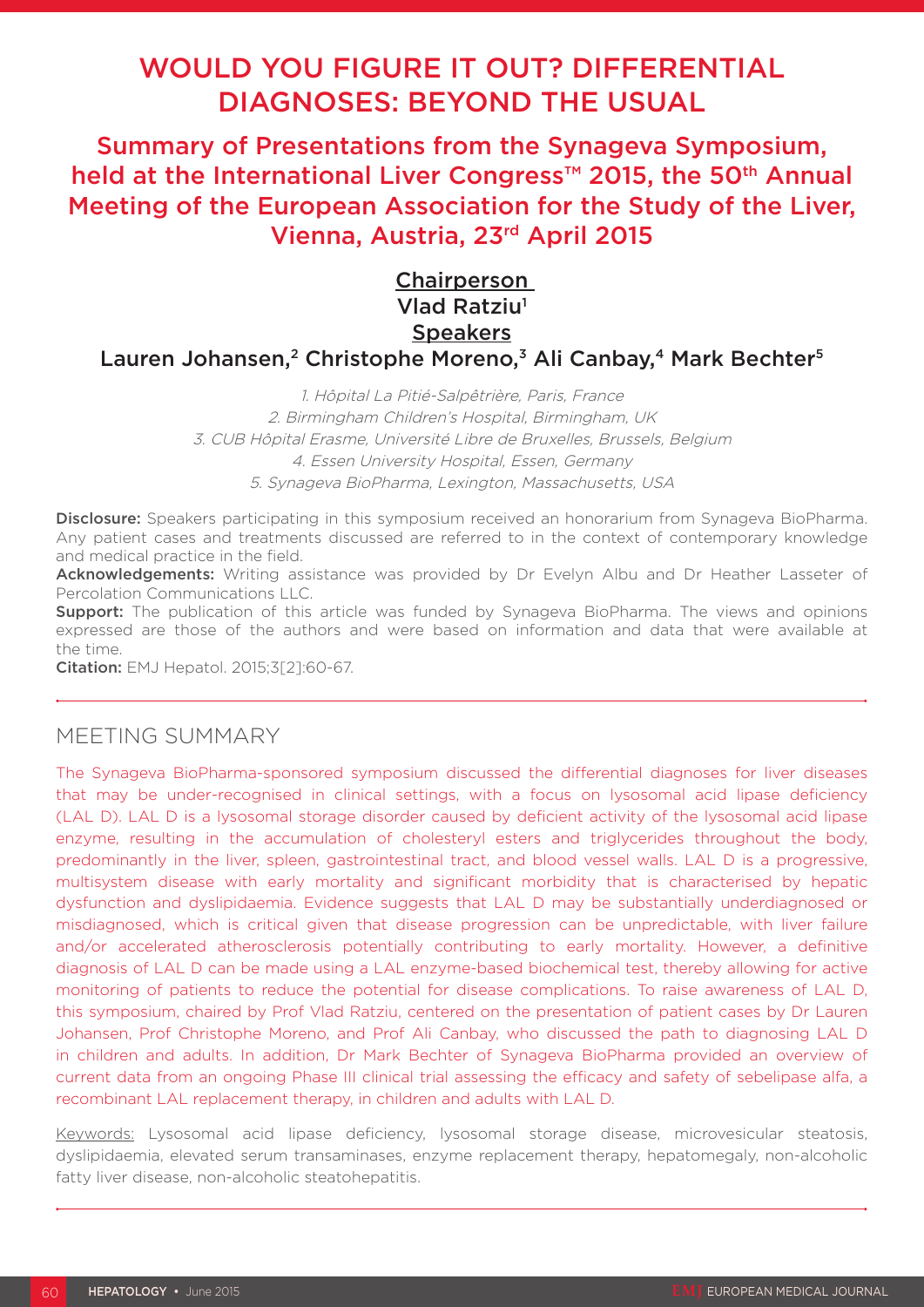## Overview of Lysosomal Acid Lipase Deficiency

#### Professor Vlad Ratziu

Prof Ratziu opened the symposium by stating that, although this meeting consists primarily of adult hepatologists, lysosomal acid lipase deficiency (LAL D) is a disease of interest across paediatric and adult specialties. Although LAL D has been historically described as Wolman's disease in infants and cholesteryl ester storage disease in children and adults, $1-3$  it is now recognised as a single disease that presents across an age continuum. To this end, Prof Ratziu emphasised that the purpose of the symposium was to raise awareness about the clinical presentation of LAL D and its diagnosis, particularly in adults. Indeed, LAL D can present at any age, and currently many adults with 'silent' disease are being diagnosed.

## Clinical Presentation and Diagnosis of LAL D

#### Professor Ali Canbay and Doctor Mark Bechter

#### **Clinical presentation**

LAL D is an autosomal recessive disease resulting from homozygous or compound heterozygous mutations of the *LIPA* gene that markedly reduce or eliminate the activity of the LAL enzyme.<sup>4</sup> Because LAL is important for the lysosomal degradation of cholesteryl esters and triglycerides, these products accumulate in the lysosomes across multiple body tissues, primarily the liver, spleen, gastrointestinal (GI) tract, and blood vessel walls, producing progressive organ damage (Figure 1).<sup>5,6</sup>

Presenting across an age continuum, LAL D is a progressive, multisystem disease with early mortality and significant morbidity affecting infants, children, and adults.<sup>4,5</sup> LAL D is rapidly progressive and fatal in infants, who present with growth failure along with prominent hepatic and GI manifestations, but LAL D in children and adults may have a more variable progression and complex disease presentation, including a combination of dyslipidaemia (elevated low-density lipoprotein [LDL] cholesterol and decreased highdensity lipoprotein [HDL] cholesterol) and hepatic dysfunction. In particular, the latter may manifest as hepatomegaly, persistently elevated serum transaminases, microvesicular steatosis (MVS) on liver biopsy, and a high frequency of fibrosis and cirrhosis. Chronic dyslipidaemia may also lead to early atherosclerosis (AS) and increased risk of myocardial infarction, coronary heart disease, stroke, and death.4,5,7



### Figure 1: Lysosomal acid lipase plays a key role in lysosomal degradation of cholesteryl esters and triglycerides.

LDL: low-density lipoprotein; LAL D: lysosomal acid lipase deficiency.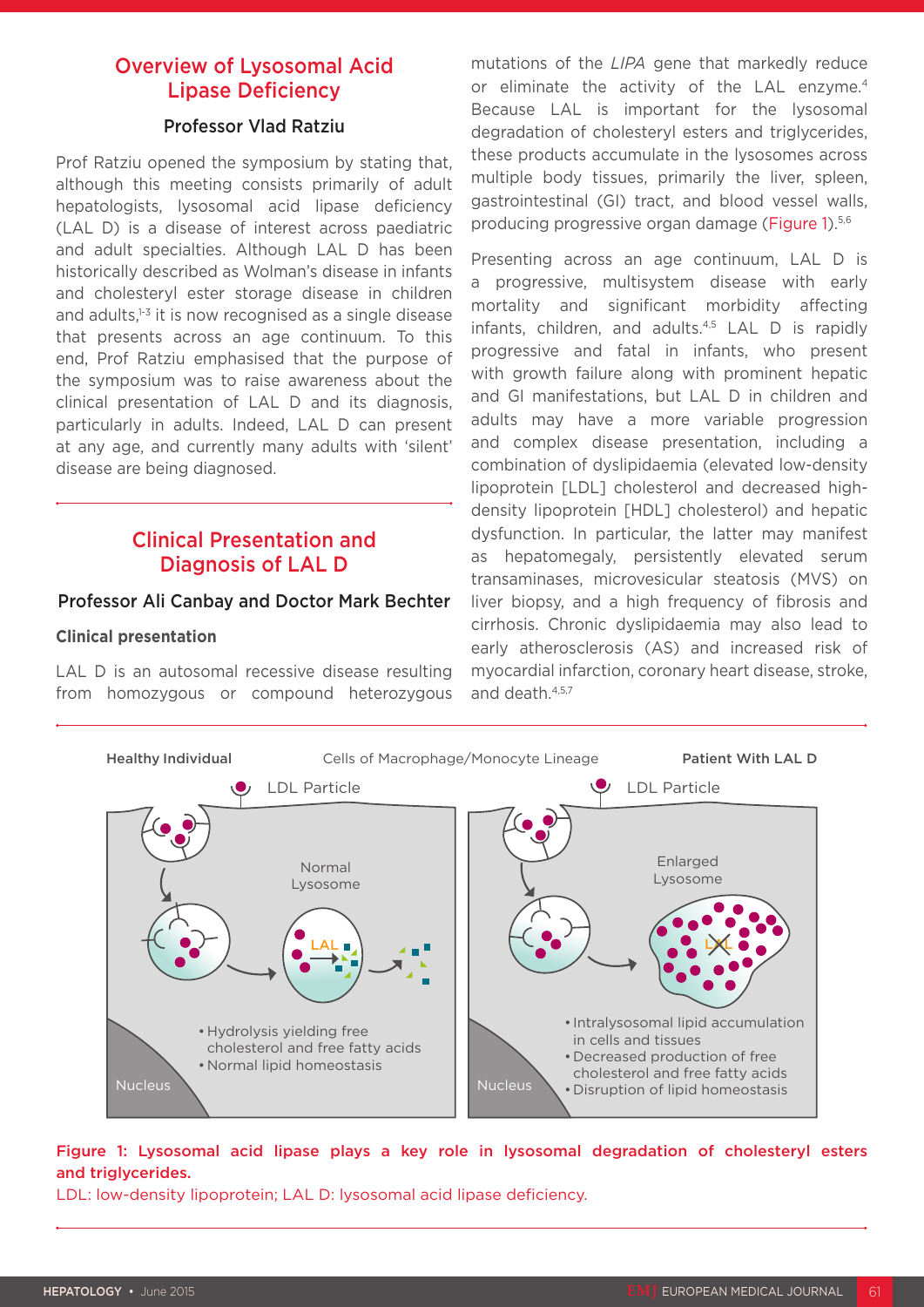

Figure 2: Liver biopsy with haematoxylin/van Gieson stain showing periportal fibrosis as typically seen in lysosomal storage diseases.

The prevalence of disease is difficult to determine due to misdiagnosis and potential underdiagnosis, with estimates ranging between 1:40,000 and 1:300,000.3,6,8,9 That a small number of cases of LAL D have been reported in the literature suggests that LAL D may be substantially underdiagnosed or misdiagnosed.7 Given that LAL D shares clinical presentation with other cardiovascular, liver, and metabolic diseases, LAL D might not be readily recognised in clinical practice and many patients may not be accurately diagnosed. This is critical given that the disease may be 'silent' and disease progression can be unpredictable, with liver failure and/or accelerated AS potentially contributing to early mortality.4,6

#### **Diagnosis**

To date, over 40 loss-of-function *LIPA* mutations have been identified in patients with LAL D, with the most common splice mutation occurring in exon 8 (E8SJM-1).5 Because the *LIPA* gene is responsible for production of LAL, mutations result in little to no production of LAL. LAL D can be definitively diagnosed using a LAL enzymebased biochemical test to assess enzyme levels in the peripheral blood of patients with a suspicion of LAL D, with subsequent genetic assays useful from a clinical research perspective.<sup>5,10</sup> LAL enzyme activity levels do not predict disease severity or progression, and there are no genotype/phenotype correlations reported for the presentation of LAL D in children and adults.<sup>5</sup>

LAL D is currently managed with dietary modifications (low-fat diet), lipid-lowering

medications, liver transplantation, and haematopoietic stem cell transplantation.<sup>4</sup> There are currently no disease-specific treatments approved for LAL D that address the underlying cause of disease, but studies of potential treatments are ongoing. Existing supportive approaches can help manage disease symptoms; however, they do not treat the underlying cause or alter the course of disease. Early diagnosis is critical to allow for active monitoring of patients to reduce the potential of disease complications. Given the high potential for misdiagnosis or underdiagnosis of LAL D, efforts are increasing to raise awareness of LAL D and make it part of the differential diagnosis for patients with liver dysfunction and/or dyslipidaemia.5,10

### Keep An Open Mind

#### Doctor Lauren Johansen

Doctor Johansen discussed a case involving a 7-year-old girl who initially presented to a general practitioner with fatigue, anaemia, and abnormal liver function tests (alanine aminotransferase [ALT]: 166 IU/l; aspartate aminotransferase [AST]: 201 IU/l; gamma-glutamyltransferase [GGT]: 123 IU/l). Investigations at a tertiary center revealed hepatosplenomegaly, prolonged prothrombin time (15 seconds), raised immunoglobulin G (IgG), and a positive antinuclear antibody (ANA) test. Liver biopsy demonstrated chronic hepatitis with moderate fibrosis and fatty change. The steatosis prompted metabolic investigations, which excluded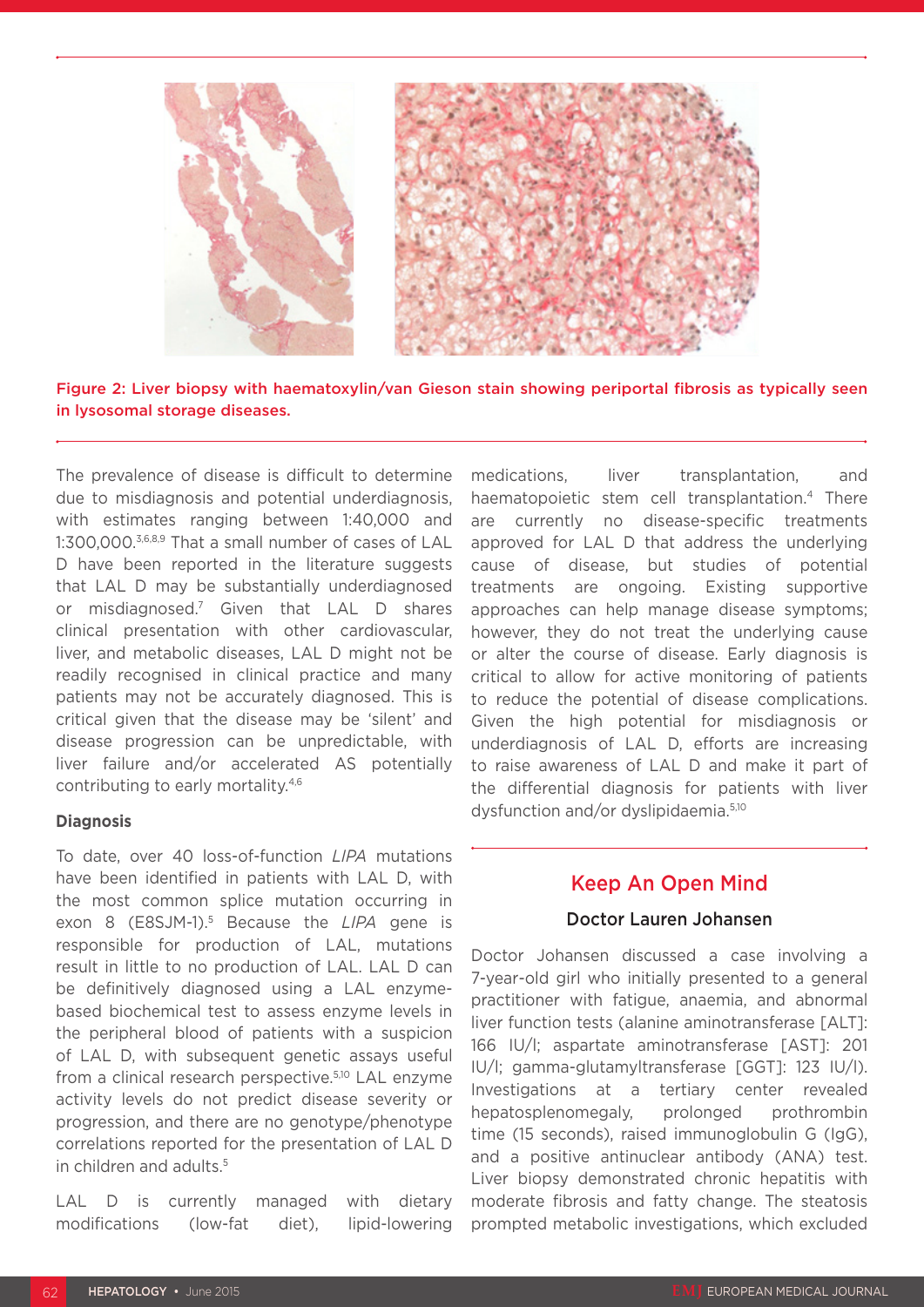Wilson's disease (WD). There was also villous atrophy, crypt hyperplasia, and intraepithelial lymphocytosis on duodenal biopsy, in keeping with a diagnosis of coeliac disease (CoD).

The patient's symptomatology improved with a gluten-free diet, but her transaminases did not fully normalise. Treating physicians theorised that the patient may have dual pathology, with autoimmune hepatitis  $(AIH)$  – as indicated by raised IgG and positive ANA — and CoD. This prompted the initiation of corticosteroids and then azathioprine; however, the patient's persistent lack of response and subsequent development of neutropaenia prompted further evaluation. At 9 years of age, she had a normal body mass index (BMI), but presented with elevated ALT, AST, and GGT despite being compliant with therapy. Magnetic resonance cholangiopancreatography demonstrated that the spleen remained enlarged at 12 cm, but there was no evidence of intra or extra-hepatic bile duct dilatation. Subsequent blood work revealed a profile consistent with dyslipidaemia (elevated total cholesterol [normal range]: 9.9 mmol/l [2.8- 4.8], low HDL: 0.9 mmol/l [>0.9], and elevated triglycerides: 1.84 mmol/l [0.38-1.38]). Dr Johansen stressed that dyslipidaemia in conjunction with ongoing signs of inflammation and the development of cirrhosis on liver biopsy (Figure 2) raised the suspicion of LAL D.

LAL D diagnosis was confirmed through the LAL enzyme-based biochemical blood test (BBT), which showed that the patient had low LAL activity (<0.01 nmol/punch/hour [normal 0.07- 0.50]). The patient has subsequently received investigational treatment for LAL D in a clinical trial and demonstrated improvement with normalisation of ALT over a 3-month period. She will be re-evaluated for CoD to confirm the dual diagnosis. Given that it took approximately 2 years to arrive at the correct diagnosis of LAL D, Dr Johansen emphasised the following key learning points:

- A lipid profile is mandatory in paediatric patients with liver disease
- It is critical to revisit the initial diagnosis if the patient's profile does not fit the disease
- Do not discontinue diagnostic exploration even if the patient appears to have some response to treatment
- LAL D can now be easily diagnosed with a BBT

This case uniquely highlights that there may be more than one underlying cause for a patient's symptoms, making the process of diagnosing LAL D perhaps complex but not complicated. Dr Johansen's concluding statements further suggest LAL D should be part of the differential diagnosis in paediatric patients with:

- Liver disease, including unexplained persistently raised liver transaminases and/or unexplained hepatomegaly, cryptogenic cirrhosis, and those with predominantly MVS or mixed macro/MVS on biopsy
- Lipid abnormalities, including dyslipidaemia (LDL ≥4.1 mmol/l, HDL ≤1 mmol/l in males or ≤1.3 mmol/l in females), or presumed diagnosis of familial hypercholesterolaemia, and those with an unclear family history or lacking the common genetic mutations LDLR/APO B/PCSK9

## Overweight and Elevated Liver Enzymes: Not Always NAFLD!

### Professor Christophe Moreno

Prof Moreno described a case of a 33-year-old woman with elevated liver enzymes who was referred by her general practitioner to the outpatient clinic at Erasme Hospital. She was suspected of having Epstein-Barr virus (EBV) infection with current symptoms of fatigue and recent gastroenteritis. The patient had a medical history of hypercholesterolaemia and urticaria; in addition, she did not drink alcohol but smoked two packets of cigarettes per month and was currently taking simvastatin 20 mg, and ibuprofen and ebastine as needed.

A physical examination revealed that the patient was overweight but with normal blood pressure (BP) (weight: 80 kg, height: 170 cm, BMI: 27.7 kg/m2, BP: 110/60 mmHg). Outside of reddish maculae on her lower extremities, the physical examination was normal. The patient's laboratory workup indicated normal haematologic, renal, and thyroid functioning, no evidence of inflammation, a fasting blood sugar of 86 mg/dl, and ongoing elevated transaminases (AST: 36 U/l; ALT: 58 U/l; GGT: 42 U/l; alkaline phosphatase: 52 U/l; bilirubin total: 20.5 µmol/l); an ultrasound revealed moderate steatosis as well as an ovarian cyst.

Based on these findings, Prof Moreno queried whether the attendees would suspect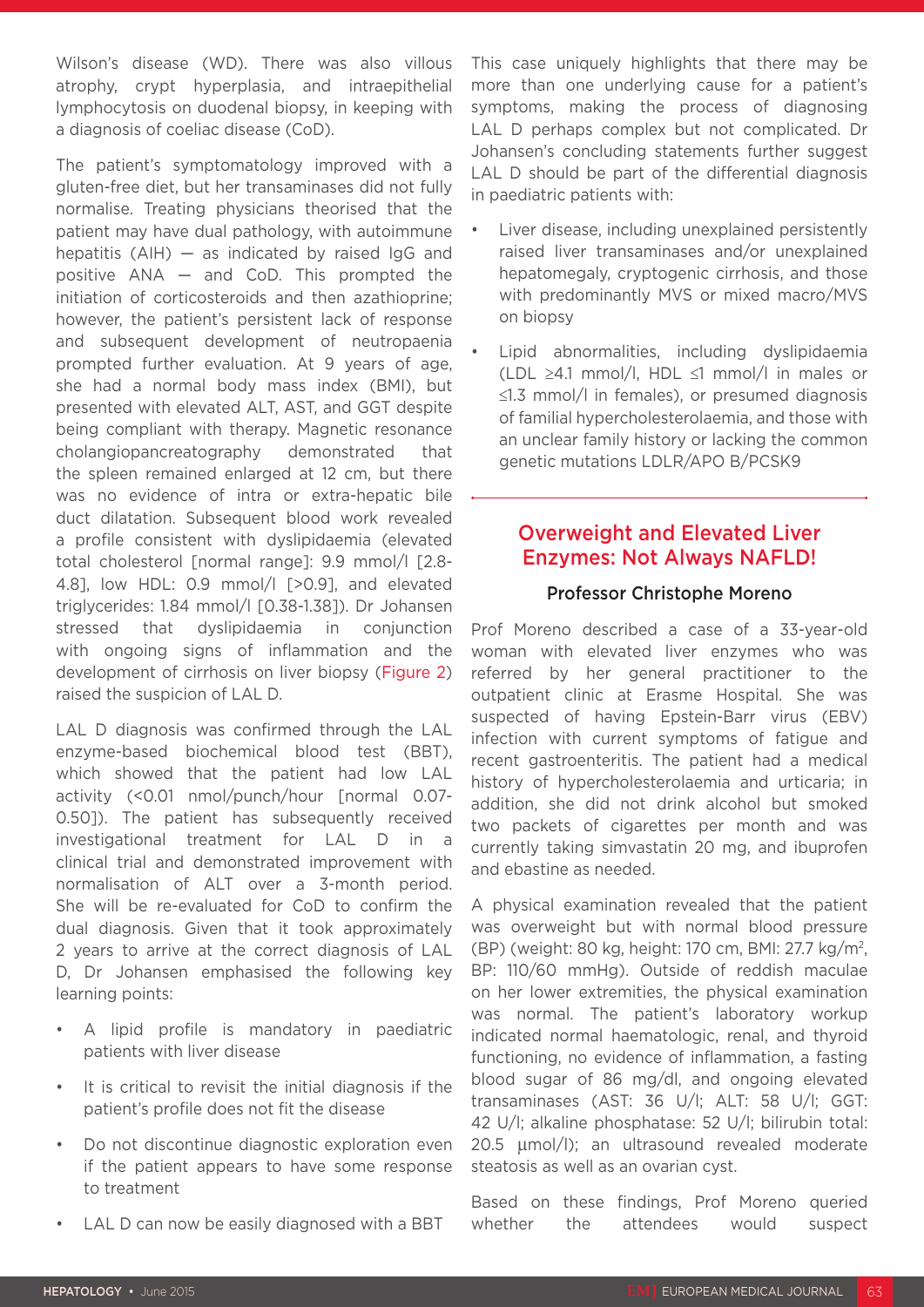non-alcoholic fatty liver disease/non-alcoholic steatohepatitis (NAFLD/NASH), EBV reactivation, AIH, or another diagnosis. The treating physicians conducted a fibroscan, more extensive blood workup, and a liver biopsy. The fibroscan revealed no significant liver fibrosis, but hepatic ultrasound was indicative of severe steatosis.<sup>11,12</sup> Further, laboratory evaluation showed hypertriglyceridaemia (1.77 mmol/l) and reduced HDL cholesterol (<1.30 mmol/l), which in conjunction with the patient's central obesity (waist circumference: 94 cm) was indicative of metabolic syndrome. Having excluded WD and other fatty liver diseases, NAFLD/NASH was proposed as the likely diagnosis. Of note, IgG levels were elevated and ANAs were positive (1/160).

After 3 months during which the patient stopped taking statin therapy and modified her diet, a follow-up liver biopsy revealed signs of chronic hepatitis of unknown origin, septal fibrosis, rare hepatocyte ballooning, MVS, and slight lobular inflammation (Figure 3). At this point, AIH was excluded<sup>13,14</sup> and an alternative cause was suspected, with the patient's condition considered borderline NASH. Investigators suspected alternative causes of MVS (Reye's syndrome, medication use [valproate, antiretroviral medicines], acute fatty liver of pregnancy, HELLP syndrome, and inborn errors of metabolism [e.g. LAL D]).<sup>15</sup>

At this point, LAL D was raised as a differential diagnosis. The LAL enzyme-based BBT confirmed that there were undetectable LAL activity levels (<0.02 nmol/punch/hour; reference range: 0.37- 2.30), making this the first adult case of LAL D to be officially diagnosed in Belgium. Based on this patient case, Prof Moreno concluded that LAL D is not only a paediatric disease, but should be considered in young adult patients  $-$  even those who are overweight — based on their family history and in the presence of dyslipidaemia and MVS.

## Lysosomal Acid Lipase Deficiency — Differential Diagnosis Versus NASH or NAFLD

#### Professor Ali Canbay

Prof Canbay introduced his presentation by discussing common causes of steatosis and steatohepatitis, which include alcohol-induced steatosis, NAFLD/NASH, and chemotherapyinduced steatosis, as well as CoD, Gaucher's disease, and LAL D. He then focussed on LAL D as part of the differential diagnosis versus NASH or NAFLD. As obesity rates increase — approximately 50% of the European population is now considered overweight (BMI >25)16,17 — NAFLD/NASH has become the primary cause of liver disease in Western countries, and the prevalence has doubled worldwide even though other chronic liver diseases have been stable or decreasing.18 NAFLD is primarily defined by macrovesicular steatosis; NASH is a subgroup of NAFLD characterised by liver cell injury, inflammation, and the possible presence of fibrosis in addition to steatohepatitis.18

![](_page_4_Picture_7.jpeg)

Figure 3: Liver biopsy showing signs of chronic hepatitis of unknown origin, septal fibrosis, rare hepatocyte ballooning, microvesicular steatosis, and slight lobular inflammation.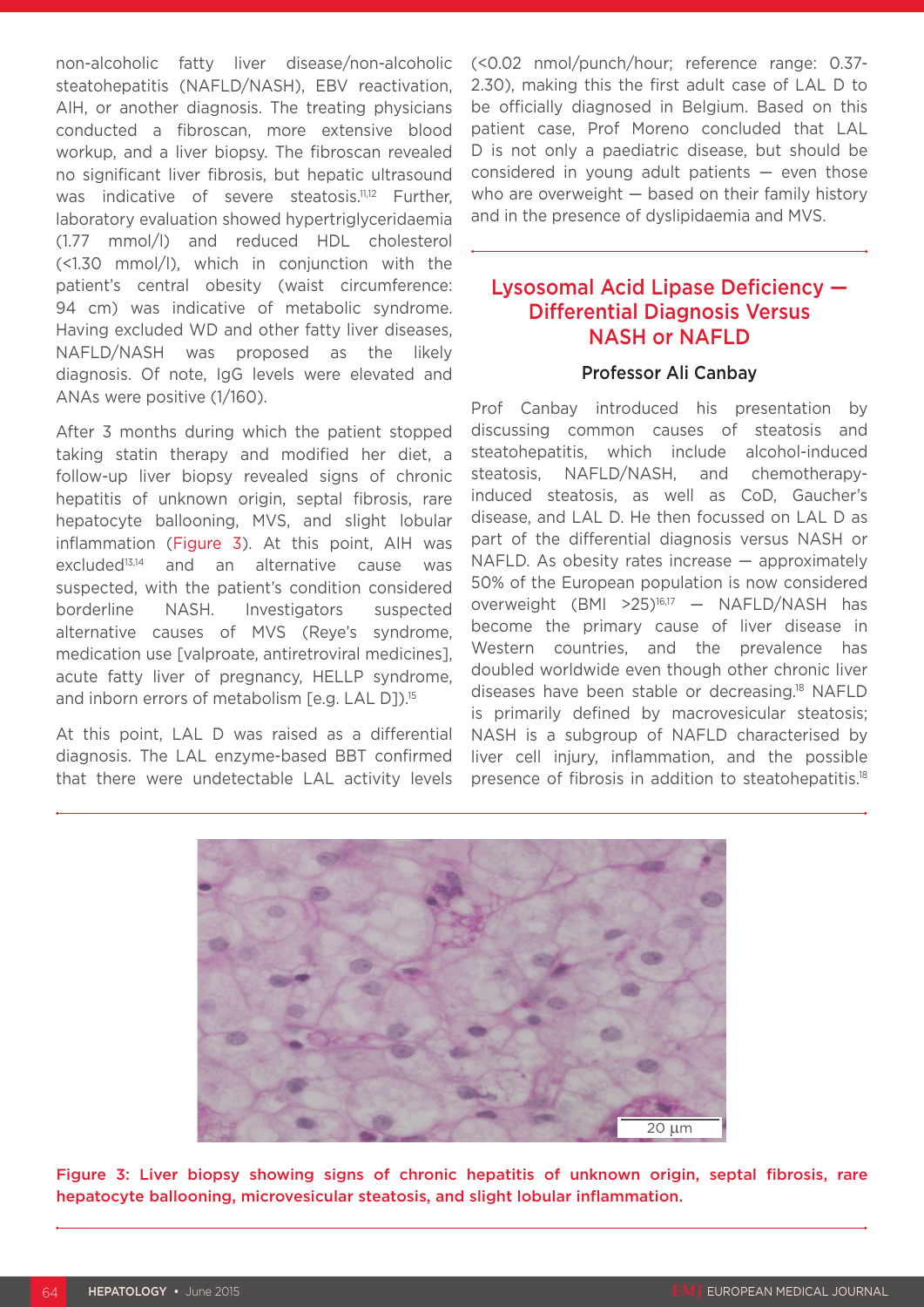![](_page_5_Picture_0.jpeg)

Figure 4: Liver biopsy showing A) periportal fibrosis and microvesicular steatosis, B) D-PAS-positive Kupffer cells, and C) intrahepatic CD68-positive cells.

Generally, NAFLD/NASH does not cause specific symptoms: patients potentially experience fatigue, malaise, and abdominal discomfort; however, accurately diagnosing NAFLD/NASH is critical given that disease progression to cirrhosis/liver failure and hepatocellular carcinoma can occur.15,18,19

Other less common diseases such as LAL D should be in the differential diagnosis for NAFLD/NASH. To illustrate this, Prof Canbay described a case of a 39-year-old woman with a normal weight (BMI: 24) who presented with hepatomegaly and splenomegaly of unknown origin as well as thrombocytopaenia and a suspicion of portal hypertension. Following a liver biopsy, periportal fibrosis with 20% MVS and Kupffer cells with positive lysosomes were identified as well as intrahepatic CD68-positive cells (Figure 4).

Dr Canbay stated that these histologic findings raised a suspicion of LAL D and prompted treating physicians to assess LAL and chitotriosidase activity levels, the latter of which is elevated in various lysosomal storage disorders. Tests returned with practically undetectable LAL enzyme activity levels (<0.01 nmol/punch/hour; reference range: 0.10-2.0) and elevated chitotriosidase activity in plasma (12.3 nmol/min/ml; reference range: <1.5). These findings provided the definitive diagnosis of LAL D. Genetic testing identified homozygote mutation G934->A in exon 8 of the *LIPA* gene.

Guidelines currently recommend that a diagnosis of NAFLD requires the presence of steatosis (with the exception of cirrhotic disease) and no other causes for secondary hepatic steatosis.15,20 Based on this patient case, Prof Canbay urged that it is critical to revisit NAFLD/NASH in all patients whose symptoms may not exactly match this diagnosis. When evaluating a patient with

suspected NAFLD, it is essential that all aetiologies of steatosis be considered, and any patient with MVS should be evaluated for LAL D using the biochemical enzyme-based assay.

He further indicated that although clinical and biochemical abnormalities associated with LAL D are subtle and may not trigger medical concerns, LAL D is progressive and unpredictable with the potential for rapid clinical decline.4,7 He stated that because diagnosis requires only a simple enzymatic BBT, it will be important to identify LAL D patients so that medical follow-up can be tailored to known risks.<sup>5,10</sup>

## Silent Fibrosis and Cirrhosis — Acid Lipase Replacement Investigating Safety and Efficacy (ARISE) Trial

#### Doctor Mark Bechter

LAL D is currently managed through dietary modifications (low-fat diet), lipid-lowering medications, liver transplantation, and haematopoietic stem cell transplantation.<sup>4</sup> Although these supportive approaches can help to manage disease symptoms, they do not treat the underlying cause or notably alter disease progression. Sebelipase alfa (SA) is an enzyme replacement therapy currently in clinical development. It is an exogenous replacement of the deficient LAL enzyme with a recombinant human enzyme that catalyses the hydrolysis of cholesteryl esters and triglycerides. In preclinical studies and studies in patients with LAL D, SA has been shown to improve markers of liver damage and lipid abnormalities.<sup>21-23</sup> In a Phase I/ II open-label, dose-escalation trial to evaluate the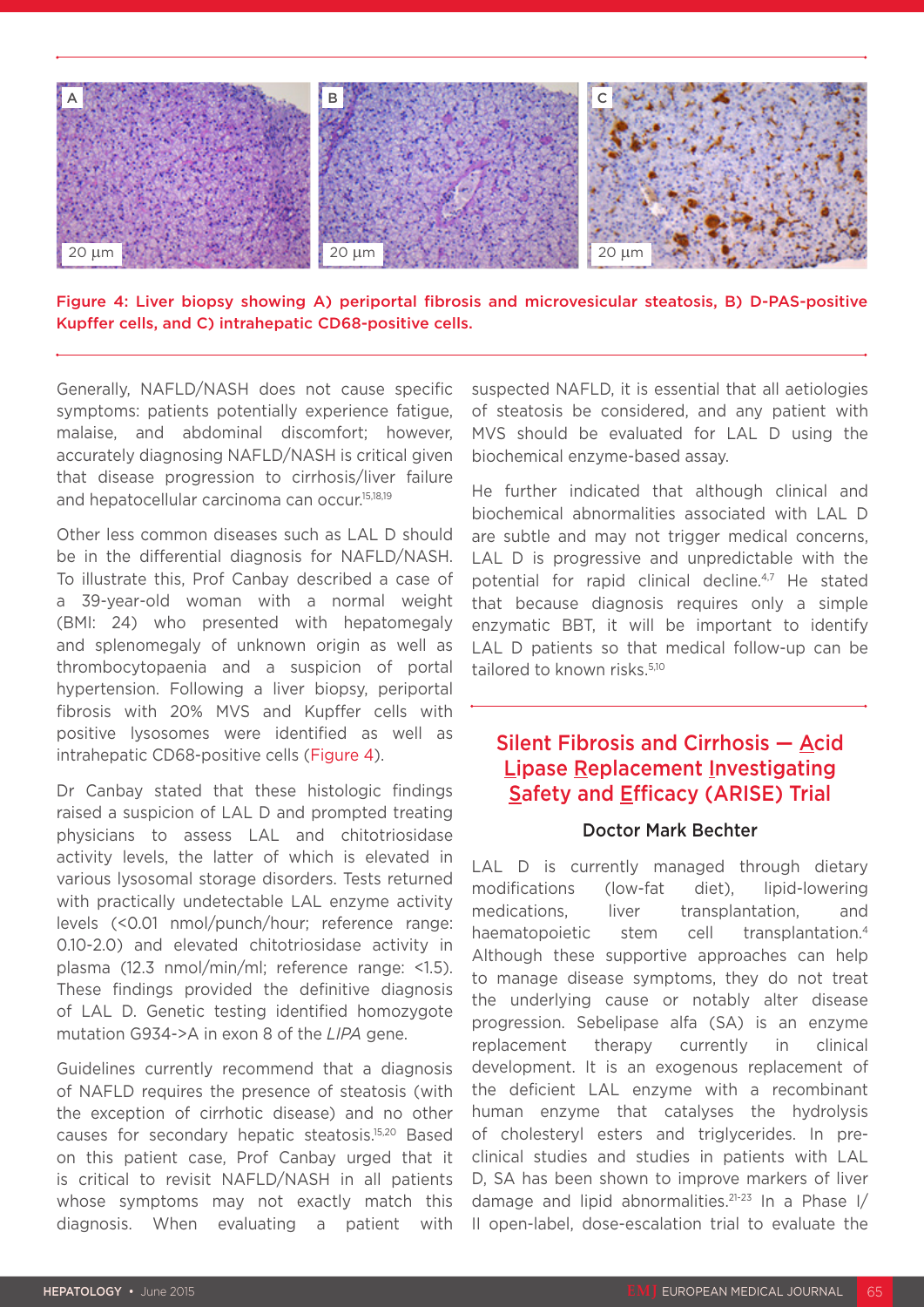long-term safety of SA in adults with LAL D, patients (n=8) received intravenous infusions of SA for up to 104 weeks. Improvements in serum transaminases and lipid levels were sustained through the entire 104-week treatment period. Further, SA was not associated with drug-related serious adverse events (SAEs), although one patient had one unrelated SAE (cholecystitis and cholelithiasis) and continued on the study. Most infusion-associated reactions were mild and primarily gastrointestinal, and there was no evidence of anti-drug antibodies in patients tested to date in this study.<sup>21</sup>

At this symposium, Dr Bechter presented current data from an ongoing Phase III randomised, placebo-controlled clinical trial that is assessing the efficacy and safety of intravenous infusions of SA in children and adults with LAL D.<sup>24,25</sup> In the Acid Lipase Replacement Investigating Safety and Efficacy (ARISE) trial, the study population includes patients with LAL D who were a minimum of 4 years of age with ALT levels ≥1.5 times the upper limit of normal and who could be taking a stable dose of lipid-lowering medications. Patients who had undergone a previous liver or haematopoietic stem cell transplant, or who had severe hepatic dysfunction (Child-Pugh Class C) were excluded. The primary endpoint for ARISE is ALT normalisation; secondary endpoints include LDL cholesterol reduction, non-HDL cholesterol reduction, AST normalisation, triglyceride reduction, HDL cholesterol increase, liver fat content reduction, improvement in steatosis, and liver volume reduction.

In summary, it will be critical to increase our understanding of LAL D. In addition to ongoing studies of new therapies for LAL D, there is currently a LAL D registry available for collecting longitudinal data.25

#### REFERENCES

1. Abramov A et al. Generalized xanthomatosis with calcified adrenals. AMA J Dis Child. 1956;91(3):282-6.

2. Fredrickson DS et al. Lipolytic activity of post-heparin plasma in hyperglyceridemia. J Lipid Res. 1963;4: 24-33.

3. Muntoni S et al. Prevalence of cholesteryl ester storage disease. Arterioscler Thromb Vasc Biol. 2007;27(8):1866-8.

4. Reiner Ž et al. Lysosomal acid lipase deficiency--an under-recognized cause of dyslipidaemia and liver dysfunction. Atherosclerosis. 2014;235(1):21-30.

5. Bernstein DL et al. Cholesteryl ester storage disease: review of the findings in 135 reported patients with an underdiagnosed disease. J Hepatol. 2013;58(6):1230-43.

6. Grabowski GA et al. Lysosomal acid lipase deficiencies: the Wolman disease/ cholesteryl ester storage disease spectrum. 2012. Available at: http:// ommbid.mhmedical.com/content.aspx? bookid=474&sectionid=45374143. Last accessed: May 29, 2015.

7. Jones S et al. Rapidly progressive disease course in the natural history of infants with lysosomal acid lipase deficiency. Poster 113. Lysosomal Disease Network WORLD Symposium, 11-13 February 2014.

8. Scott SA et al. Frequency of the cholesteryl ester storage disease common LIPA E8SJM mutation (c.894G>A) in various racial and ethnic groups. Hepatology. 2013;58(3):958-65.

9. Stitziel NO et al. Exome sequencing and directed clinical phenotyping diagnose cholesterol ester storage disease presenting as autosomal recessive hypercholesterolemia. Arterioscler Thromb Vasc Biol. 2013;33(12):2909-14.

10. Hamilton J et al. A new method for the measurement of lysosomal acid lipase in dried blood spots using the inhibitor Lalistat 2. Clin Chim Acta. 2012;413(15- 16):1207-10.

11. de Lédinghen V et al. Controlled attenuation parameter (CAP) for the diagnosis of steatosis: a prospective study of 5323 examinations. J Hepatol. 2014;60(5):1026-31.

12. Wong VW et al. Diagnosis of fibrosis and cirrhosis using liver stiffness measurement in nonalcoholic fatty liver disease. Hepatology. 2010;51(2):454-62.

13. Alvarez F et al. Short-term cyclosporine induces a remission of autoimmune hepatitis in children. J Hepatol. 1999;30(2):222-7.

14. Hennes EM et al. Simplified criteria for the diagnosis of autoimmune hepatitis. Hepatology. 2008;48(1):169-76.

15. Chalasani N et al. The diagnosis and management of non-alcoholic fatty liver disease: practice Guideline by the American Association for the Study of Liver Diseases, American College of Gastroenterology, and the American Gastroenterological Association. Hepatology. 2012;55(6):2005-23.

16. Blachier M et al. The burden of liver disease in Europe: a review of available epidemiological data. J Hepatol. 2013;58(3):593-608.

17. Organisation for Economic Cooperation and Development (OECD). Obesity Update 2014. 2014. Available at: http://www.oecd.org/els/health-systems/ Obesity-Update-2014.pdf. Last accessed: 3 June 2015.

18. World Gastroenterology Organisation. World Gastroenterology Organisation Global Guidelines: Nonalcoholic Fatty Liver Disease and Nonalcoholic Steatohepatitis. 2012. Available at: http:// www.worldgastroenterology.org/assets/ export/userfiles/2012\_NASH%20and%20 NAFLD\_Final\_long.pdf. Last accessed: 29 May 2015.

19. Ertle J et al. Non-alcoholic fatty liver disease progresses to hepatocellular carcinoma in the absence of apparent cirrhosis. Int J Cancer. 2011;128(10): 2436-43.

20. Ratziu V et al. A position statement on NAFLD/NASH based on the EASL 2009 special conference. J Hepatol. 2010;53(2):372-84.

21. Balwani M et al. Clinical effect and safety profile of recombinant human lysosomal acid lipase in patients with cholesteryl ester storage disease. Hepatology. 2013;58(3):950-7.

22. Thelwall PE et al. Hepatic cholesteryl ester accumulation in lysosomal acid lipase deficiency: non-invasive identification